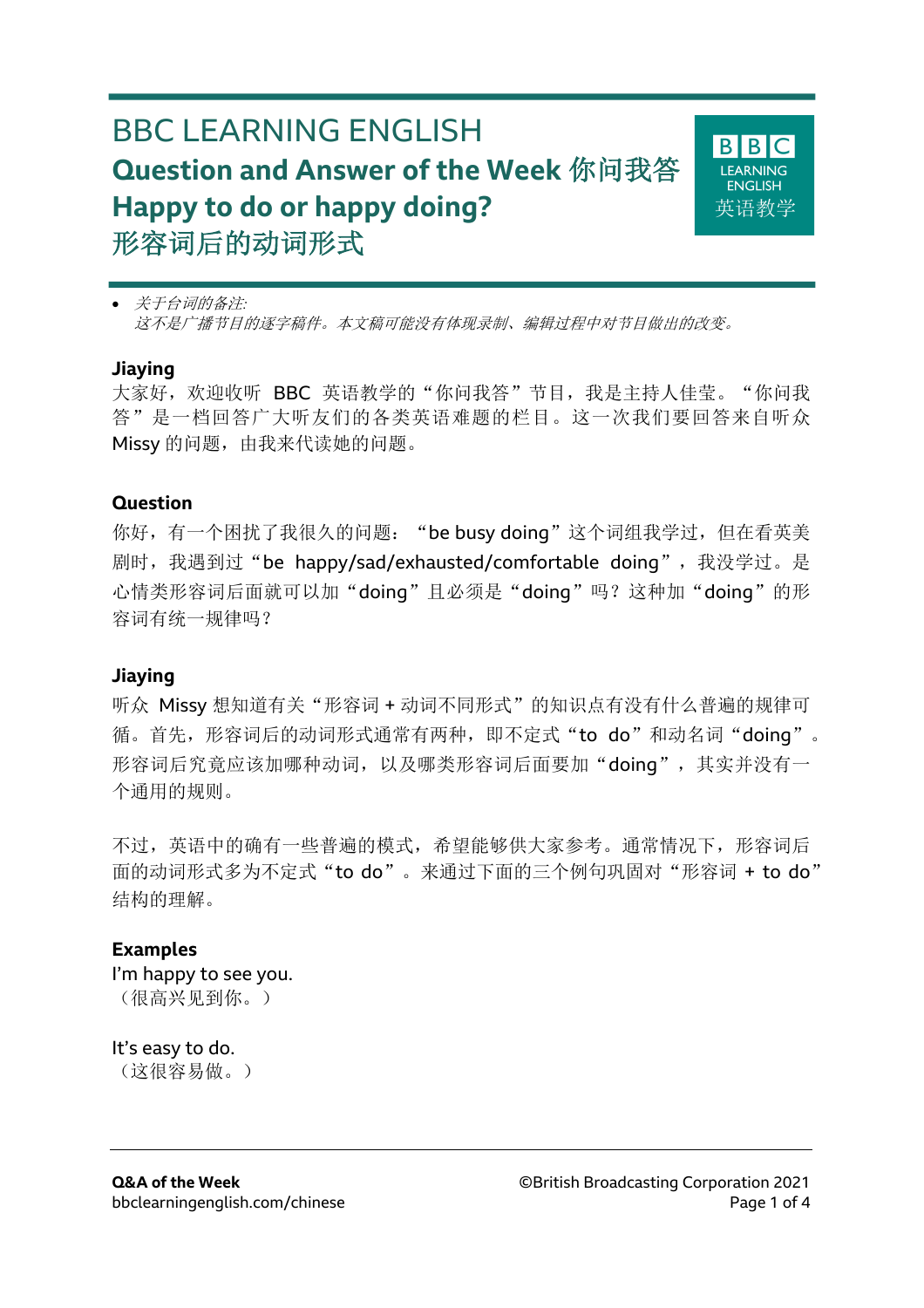It is difficult to understand.

(这难以理解。)

# **Jiaying**

I'm happy to see you. It's easy to do. It is difficult to understand. 在这三个例句中, 形容词的后面都是动词不定式"to do"。

但是需要注意的是, "形容词 + 不定式 to do"的结构并不适用于每种情况。在 Missy 的问题中,她提到了"形容词 + 动名词 doing"的用法,来听下面的两个分别 使用了"happy to do"和"happy doing"的例句,边听边想想两句话之间的区别。

# **Examples**

I am happy to do that. (我乐意去做这件事情。)

# I'm happy doing that.

(我做这件事情很高兴。)

# **Jiaying**

I am happy to do that. I'm happy doing that. 这两句话都正确, 但意思却不太一样。 "形容词 + 不定式 to do"通常暗示"一个将来的具体行动",特别是在被人请求做 某事之后, 往往就用这个结构来回答。而"形容词 + 动名词 doing"更能表达"做某 件事情时的一般感受"。

我们来为大家分别进一步讲解两个结构之间的区别。先听两个用"形容词 + 不定式 to do"来回答请求,并暗示具体行动的例句。

# **Examples**

Of course! I'm happy to do that!

(没问题!我很乐意做这件事。)

# Yes! I'm pleased to work on that project.

(好的!我很乐意做那个项目。)

# **Jiaying**

接下来学习用"形容词 + 动名词 doing"表达"进行一项活动时的一般感受"。在这 类情况下,动名词强调说话时或目前的状态。来听两个例句。

# **Examples**

# I'm comfortable doing what I'm doing.

(这件事情我做得游刃有余。)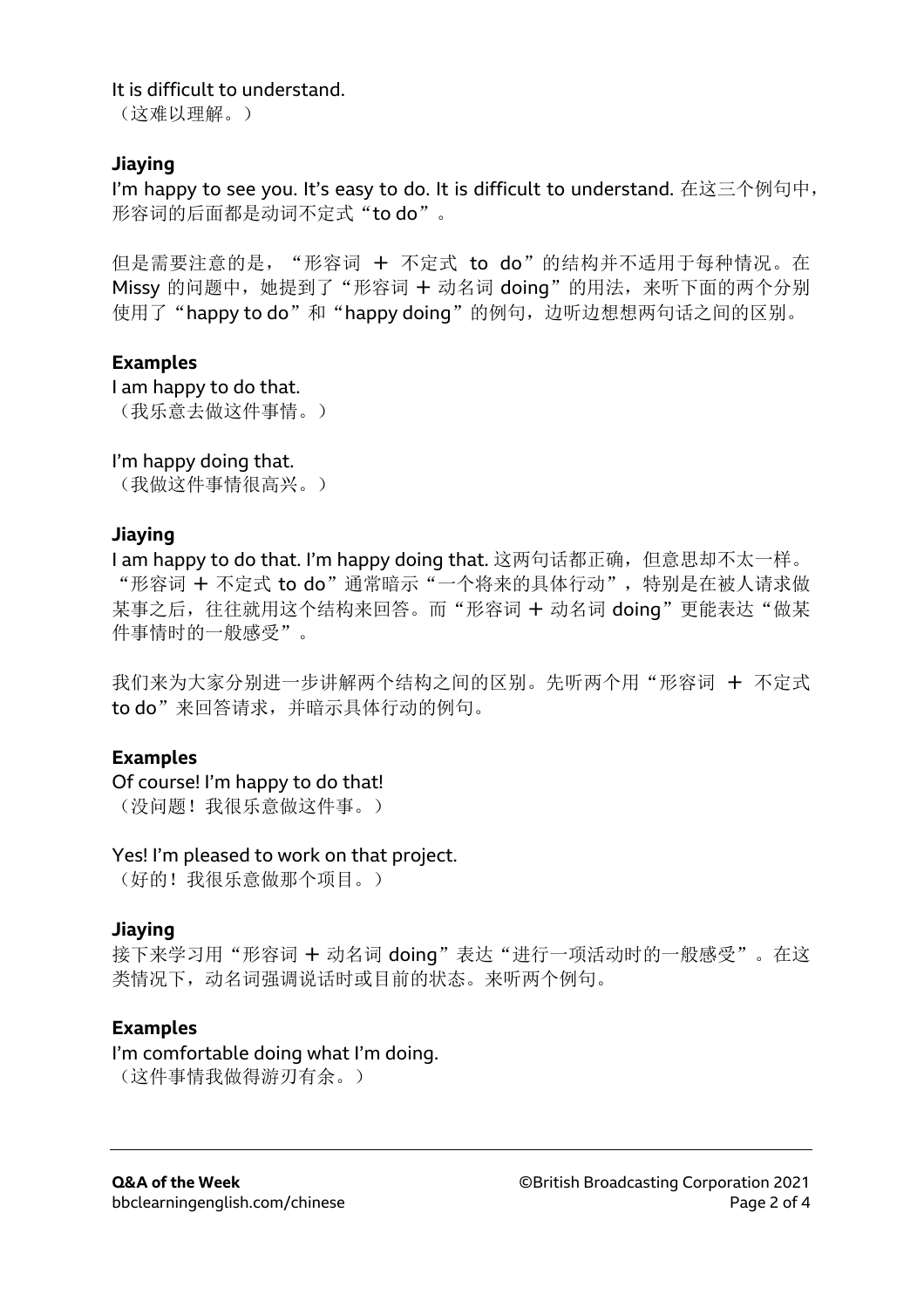### I'm happy working for this company.

(我很高兴为这家公司工作。)

### **Jiaying**

还有一种情况, 那就是当形容词后面接从属介词时, 比如"tired of"和"exhausted from",这种情况下,后面多用动名词"doing",也就是"tired of doing"和 "exhausted from doing"。在日常会话中,说话者可能会省略中间的介词,这样一 来,就变成了"tired doing"和"exhausted doing"。

虽然从语法上看,省略介词的做法并不总是正确的,但人们有时确实会这样说。来听 两组例句。

### **Examples**

I'm exhausted from doing that. I'm exhausted doing that. (做那件事情可把我累坏了。)

I'm tired of living like this. I'm tired living like this. (我厌倦了这样的生活。)

### **Jiaying**

补充一点,有一些形容词的后面通常不能直接加动词不定式"to do", 比如形容词 "busy(忙碌的)",但是我们可以说"busy doing"。来听两个例句。

# **Examples**

I'm busy doing that today. (我今天在忙着做那件事情。)

### I'm busy working on my project.

(我在忙着做我的项目。)

### **Jiaying**

但这也有例外的情况, 当我们用"too... to..."的结构来表示"太……以致于不 能……"的时候,单词"too, TOO"放在形容词前,形容词后加不定式"to do"。

# **Examples**

I'm too tired to do that. (我太累了,做不了那件事。)

I'm too busy to do that. (我太忙了,做不了那件事。)